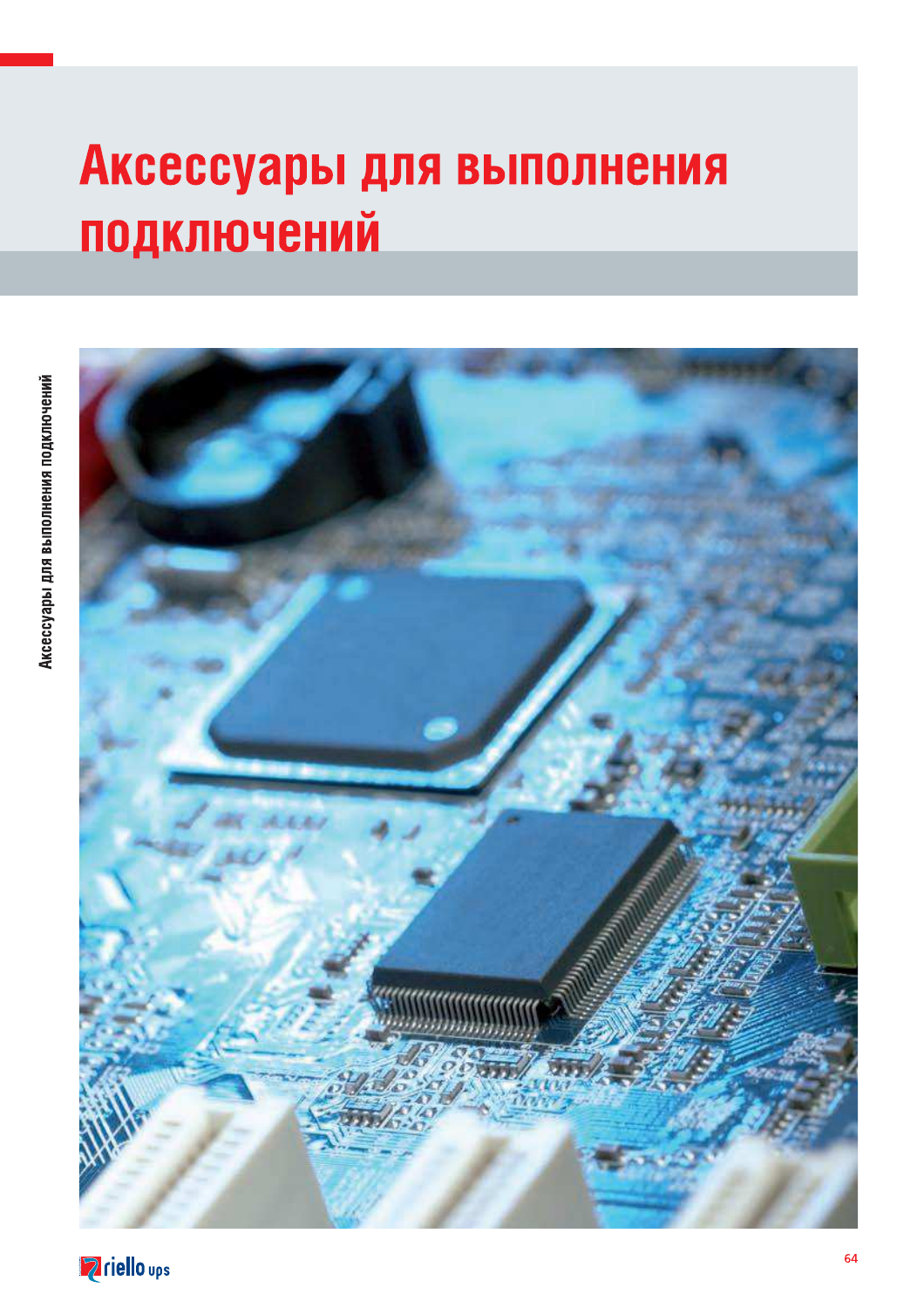# Powershield<sup>3</sup>

### Программное обеспечение для обмена информацией.

PowerShield<sup>3</sup> обеспечивает простое и эффективное пользование ИБП, отображая всю наиболее важную информацию, такую как входное напряжение. подключенную нагрузку и емкость батарей. В случае какой-либо неисправности оборудования это программное обеспечение предоставляет также детальную информацию о состоянии ИБП. PowerShield<sup>3</sup> имеет архитектуру клиент/сервер, что делает его идеальным инструментом для управления системами в мультиплатформенной сети.



PowerShield<sup>3</sup> можно бесплатно скачать с сайта www.riello-ups.com



#### Характеристики

- Последовательное и приоритетное завершение работы: PowerShield<sup>3</sup> без участия оператора обеспечивает завершение работы всех сетевых ПК, сохранение активных сеансов работы в наиболее распространенных программных приложениях. Пользователи могут задавать собственные приоритеты завершения работы различных компьютеров, включенных в сеть, и, кроме того, персонализировать данную процедуру.
- Мультиплатформенная совместимость: PowerShield<sup>3</sup> обеспечивает мультиплатформенное взаимодействие, используя в качестве протокола связи стандарт TCP/IP. Это позволяет осуществлять мониторинг компьютеров с различными операционными системами с единой консоли, например, выполнять мониторинг UNIX-сервера с персонального компьютера с Windows, а также подключаться к ИБП, расположенным в разных географических точках, при помощи выделенных сетей (intranet) или через Internet.
- Планирование событий: PowerShield<sup>3</sup> позволяет программировать процедуры завершения работы путем определения сценария выключения и включения, что позволяет увеличить надежность системы и существенно сэкономить электроэнергию
- Управление сообщениями: PowerShield<sup>3</sup> постоянно информирует пользователя о состоянии ИБП и датчиков окружающей среды - как на локальном уровне, так и посылая сообщения через сеть. Кроме того, можно залать список пользователей. которые будут получать сообщения по электронной почте, факсу, голосовой почте и SMS в случае какой-либо неисправности или отключения электропитания.
- Встроенный SNMP-агент: в состав **PowerShield**<sup>3</sup> входит SNMP-агент для управления ИБП. Этот агент может посылать всю информацию об ИБП и датчиках окружающей среды и генерировать системное прерывание при помощи станларта RFC1628
- Это дает возможность управлять ИБП через совместимые с SNMP станции, такие как HP OpenView. Novell Managewise и IBM NetView.

Все торговые марки и пролукты приналлежат соответствующим владельцам

#### ГРАФИЧЕСКИЙ МОНИТОРИНГ СОСТОЯНИЯ ИБП И ДАТЧИКОВ ОКРУЖАЮЩЕЙ СРЕДЫ

PowerShield<sup>3</sup> - это простой, но в тоже время мощный инструмент отображения и управления ИБП. Существует графическая версия для всех операционных систем

#### ДЕТАЛЬНОЕ ОТОБРАЖЕНИЕ ВСЕХ ПАРАМЕТРОВ ИБП И ДАТЧИКОВ ОКРУЖАЮЩЕЙ СРЕДЫ

PowerShield<sup>3</sup> предоставляет всю необходимую информацию для диагностики первого VDOBHA

#### ЖУРНАЛ СОБЫТИЙ И ГРАФИЧЕСКАЯ ВИЗУАЛИЗАЦИЯ ОСНОВНЫХ ПАРАМЕТРОВ

Все изменения в состоянии работы ИБП, а также основные физические величины и параметры фиксируются в журнале событий. Непрерывно регистрируемые параметры могут быть отображены в графическом формате.

#### ПРОГРАММИРОВАНИЕ КОМАНД ИБП

Позволяет автоматизировать все операции, обычно производимые пользователем: выключение и включение сервера, тестирование батарей ИБП и т.п.

#### ГРАФИЧЕСКИЙ МОНИТОРИНГ СОСТОЯНИЯ ИБП, ВЕРСИЯ ДЛЯ МАС OS X

Программное обеспечение **PowerShield**<sup>3</sup> - это единственное программное обеспечение для управления ИБП и завершения работы, работающее в среде Macintosh с использованием кросс-платформенной архитектуры клиент/сервер. Оно позволяет осуществлять интеграцию в сетях TCP/IP с операционными системами Windows, Novell, IBM 0S/2 и наиболее распространенными операционными системами UNIX. PowerShield<sup>3</sup> поддерживает сетевые адаптеры серии NetMan в отношении управления ИБП через сеть и обеспечивает многоязычную поддержку.

#### БЛОК-СХЕМА ФУНКЦИОНИРОВАНИЯ

Визуализация работы оборудования в виде блок-схемы упрощает анализ состояния **IARD** 

#### ОПОВЕЩЕНИЕ О СИГНАЛАХ ТРЕВОГИ ПО E-MAIL, SMS, ФАКСУ И ТЕЛЕФОНУ

PowerShield<sup>3</sup> может быть сконфигурирован таким образом, чтобы автоматически пересылать сообщения о сигналах тревоги по e-mail, SMS, факсу или телефону.

- Встроенный Wap-сервер: PowerShield<sup>3</sup> позволяет осуществлять удаленный мониторинг ИБП посредством функции Wap мобильного телефона. Диагностика ИБП никогда еще не была такой простой и быстрой, как сегодня.
- Безопасность, простота в использовании и подключении: для обеспечения безопасности системы ИБП предусмотрена защита паролем. При помощи функции «поиск/быстрый просмотр» все ИБП, подключенные к компьютеру и/или локальной сети, могут отображаться списком для их последующего мониторинга. В отсутствие соединения по ЛВС связь поддерживается при помощи модема.

#### Поддерживаемые операционные системы

- Windows 98, Me, NT 4.0, 2000, 2003 Server, XP, Vista 2008 Server с процессорами Х86, Х86\_64 и ІА64
- Linux с процессорами X86, X86 64 и IA64
- Novell Netware 3.x, 4.x, 5.x, 6  $\bullet$
- Mac OS X
- Наиболее широко распространенные операционные системы UNIX, такие как: IBM AIX, HP, SUN Solaris INTEL и SPARC, SCO Unixware и Open Server, Silicon Graphics IRIX, Compag Tru64 UNIX и DEC UNIX, Open BSD UNIX и FreeBSD UNIX, NCR HNIX
- HP OPEN VMS

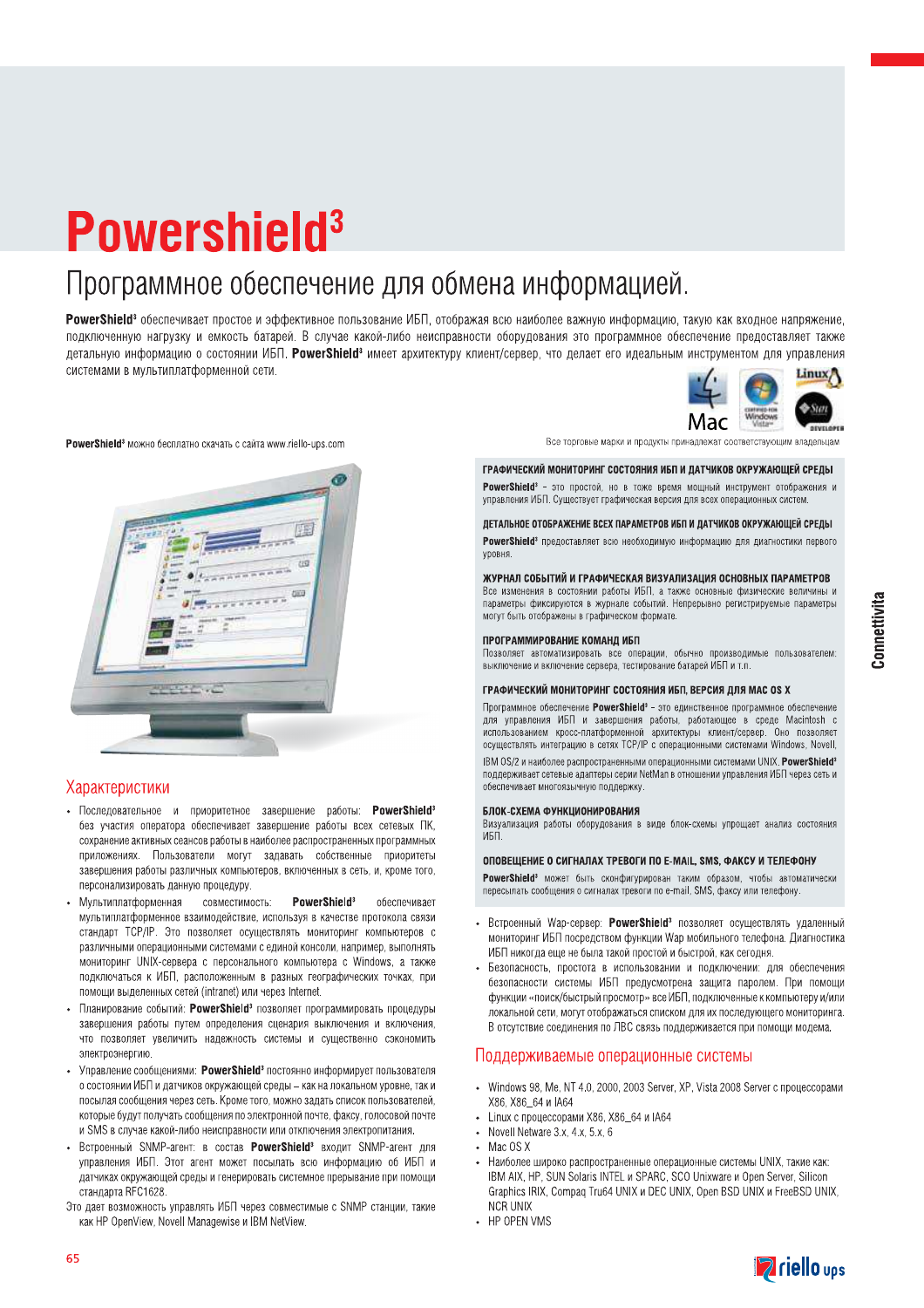### **PowerNETGuard** Управляющее программное обеспечение

PowerNETGuard - это программа централизованного управления источниками бесперебойного питания посредством протокола связи SNMP. Это идеальное решение для EDP-менеджеров в вычислительных центрах, а также для средних и больших сетей.

PowerNetGuard, используя MIB (Management Information Base), описанный в стандарте RFC1628, обеспечивает стандартизированное управление всеми ИБП, которые соответствуют этому мировому стандарту.

#### Характеристики

- •Централизованное управление удаленным ИБП через сеть Ethernet с использованием SNMP-протокола
- •Многоуровневое отображение географических зон, планов зданий, карт итп
- Доступ множества пользователей с различными уровнями допуска
- Совместимость с NetMan и со стандартным сетевым протоколом SNMP RFC1628
- •Создание графиков и сохранение входных и выходных физических параметров в виде файлов
- Предупреждение о сигналах тревоги посредством e-mail и SMS
- «Встроенный Wap Server для отображения сигналов тревоги
- •Поддерживаемые операционные системы: Windows (2008 Server, Vista, 2003 и XP), Linux, Mac OS X, Solaris 8, 9 и 10, а также Silicon Graphics IRIX.

#### Централизованное управление удаленными ИБП





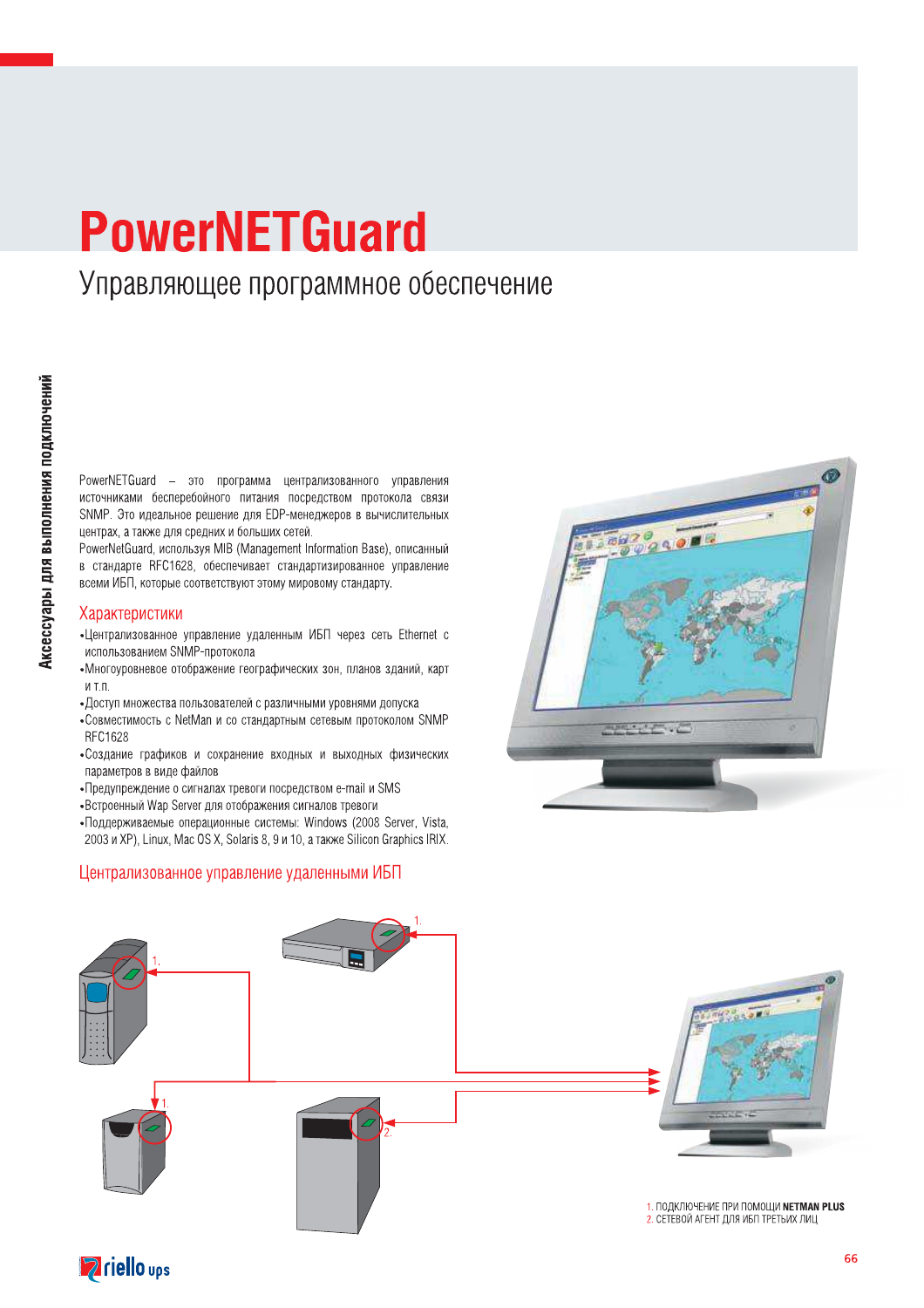# NEUWAN TUT/TUZ PIUS Сетевой агент

Сетевой агент NetMan plus позволяет осуществлять управление ИБП через ЛВС 10/100 МБ при помощи основных сетевых протоколов - (TCP/IP, HTTP и SNMP). NetMan plus позволяет интегрировать ИБП в сети среднего и большого размера и обеспечивает высокую степень надежности при обмене информацией между ИБП и соответствующими системами управления.<br>Характеристики

- Совместим с сетью Ethernet 10/100 МБ/с и с сетью IPv4/6
- Совместим с PowerShield<sup>3</sup> и TeleNetGuard
- Поддерживает сетевой интерфейс SNMP стандартного протокола  $RFC1628$  для PowerNETGuard и NMS-подключения<br>• Поддерживает сетевой интерфейс SNMP стандартного протокола
- RFC3433 для управления датчиками окружающей среды «Характеристики» - Последовательный порт для управления ИБП» - Совместим с сетью Ethernet 10/100 МБ/с и с сетью IPv4/6 - Управление через модем посредством TeleNetGuard<br>
• Совместим с **PowerShield**<sup>3</sup> и TeleNetGuard - Упр
- Встроенный web-сервер для отображения посредством браузера
- Отправка сообщений e-mail об аварийных сигналах и состоянии ИБП через SMTP-сервер
- Последовательный порт для управления ИБП
- Управление через модем посредством TeleNetGuard и PowerShield<sup>3</sup>
- Управление журналом событий
- Управление wake onlan при запуске компьютера через сеть TCP/IP
- Другие стандарты: DHCP, DNS, RARP, FTP, NTP, ICMP, IGMP
- Конфигурируется через мультисессии Telnet или последовательный терминал с экспортом/импортом данных
- Возможность обновления встроенной программы через<br>последовательный порт или через TFTP-сервер

# Датчики параметров<br>окружающей среды

При помощи датчиков окружающей среды для NetMan plus можно отслеживать и регистрировать состояние окружающей среды и деятельность в зоне, находящейся под защитой, а также в зоне установки ИБП. Датчики окружающей среды позволяют распространить контроль и управление на ту среду, которая окружает ИБП, отслеживая температуру, влажность и управляя такими устройствами, как вентиляторы или запорные приспособления; данные параметры передаются посредством веб-сети. SNMP или программного обеспечения **PowerShield**<sup>3</sup>.

С помощью программного обеспечения PowerShield<sup>3</sup> можно управлять состоянием датчиков при отправке сообщений. Более подробную информацию см. в описании ПО **PowerShield**<sup>3</sup>.

NetMan plus может одновременно управлять 6 отдельными датчиками. Датчики окружающей среды благодаря своим небольшим размерам могут быть быстро установлены; они не требуют внешнего питания. Кроме того, благодаря автоматической настройке подключенных датчиков они быстро и легко конфигурируются

Cereson areht<br>
NetMan 101/102 Plus<br>
Matyuku параметров<br>
окружающей среды<br>
Матуики параметров<br>
Марки среды Поставляются следующие датчики: - датчик температуры  $-55$  +125 °С - датчик температуры  $-55$  +125 °С и влажности 0-100% - датчик температуры - 55 + 125 °С и цифрового I/О 0-12 B= In,<br>1 А макс. выход 48 В= NetMan 101/102 Plus<br>
Experimental Construction<br>
COVID-102 Plus<br>
COVID-102 Plus<br>
COVID-102 Plus<br>
COVID-102 Plus<br>
COVID-102 Plus<br>
COVID-102 Plus<br>
COVID-102 Plus<br>
COVID-102 Plus<br>
COVID-102 Plus<br>
COVID-102 Plus<br>
COVID-102 Plus СХЕМА ПРИМЕНЕНИЯ СХЕМА ПРИМЕНЕНИЯ датчик  $\overline{\phantom{a}}$ температуры и кондиционер<br>Датчик датчик демпературы датчик дыма демонстрой дыма демонстрой демонстрой демонстрой и составил на составили<br>Настине составились на составились на составились на составились на составились на составились н

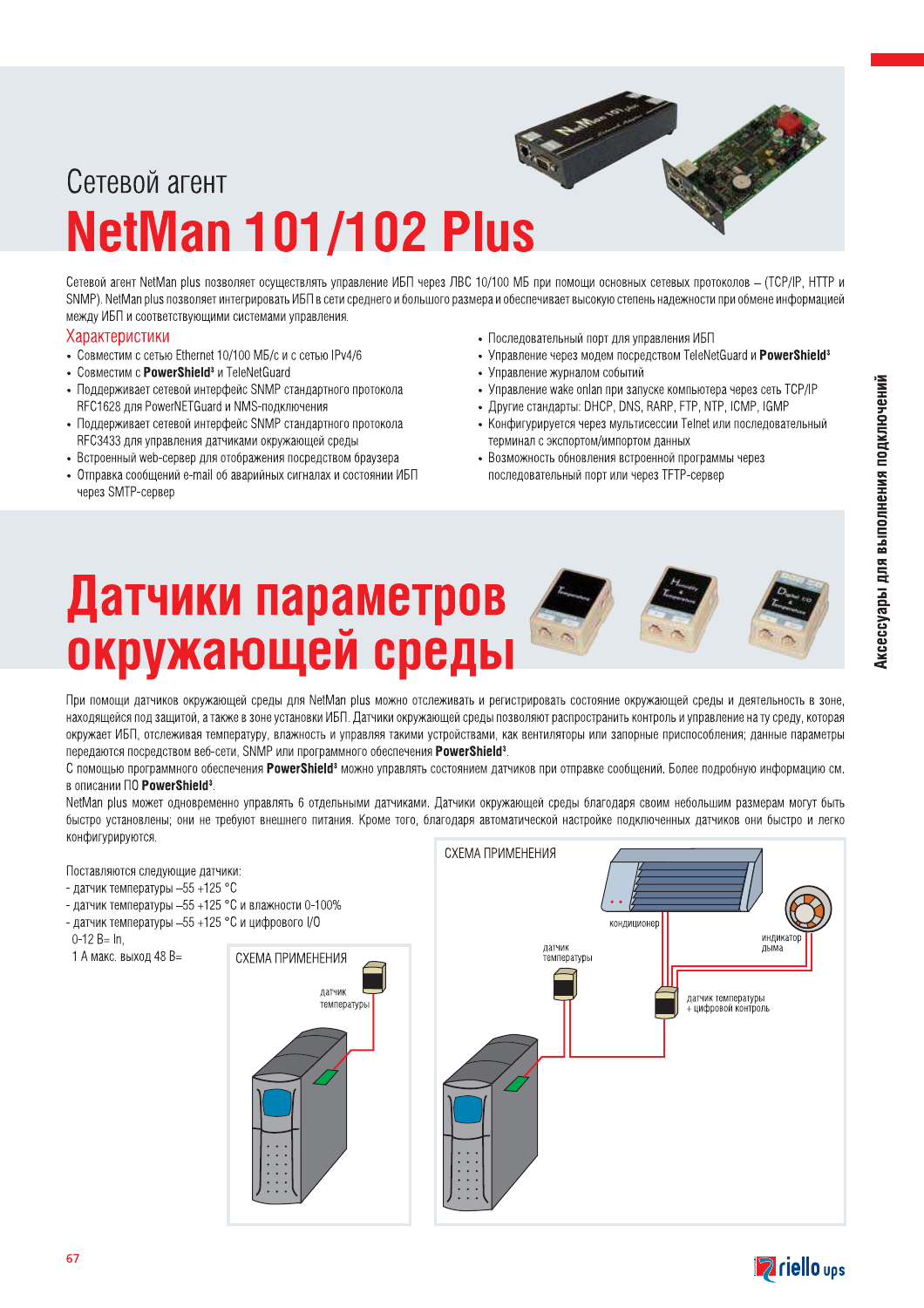

### Конвертор протоколов **Multicom 301/302**

Конвертор протоколов MultiCOM 301/302 позволяет осуществлять мониторинг ИБП, используя протокол MODBUS/JBUS на последовательной линии RS232 или RS485. Кроме того, он управляет и второй независимой последовательной линией RS232, которая может быть использована для подключения других устройств, таких как NetMan 101 Plus или персональный компьютер, использующий программное обеспечение PowerShield<sup>3</sup>.

### Характеристики

- Конфигурация порта для MODBUS/JBUS как RS232 или RS485
- Управление двумя независимыми последовательными линиями
- Может быть интегрирован в систему управления зданиями



### Последовательный удвоитель **Multicom 351/352**

Последовательный удвоитель MultiCOM 351/352 - это аксессуар, который позволяет подключать два устройства к одному последовательному порту ИБП. Его можно использовать во всех случаях, когда требуется произвести несколько последовательных подключений для множественного опроса ИБП. Он идеально подходит для локальных сетей с Firewall, где необходима высокая степень безопасности, а также для работы с отдельными сетями, питание на которые подается от единственного ИБП.

### Характеристики

- Каскадная конфигурация, позволяющая получить до 4 последовательных информационных портов
- Индикаторы, отображающие поток обмена информацией
- Возможность обновления встроенной программы через последовательный порт.

### Последовательный порт / USB **Multicom 362**



Aксессуар Multicom 362 позволяет источникам бесперебойного питания серии Dialog DUAL и Power DIALOG Plus обмениваться информацией посредством последовательной линии RS232 либо USB-порта через вспомогательный порт обмена информацией. Он позволяет подключать ИБП, не оборудованные USB-портами, к компьютерам Apple Macintosh, а также к компьютерам с операционной системой Windows или Linux.

- Совместим с USB 1.2
- Совместим с PowerShield<sup>3</sup>

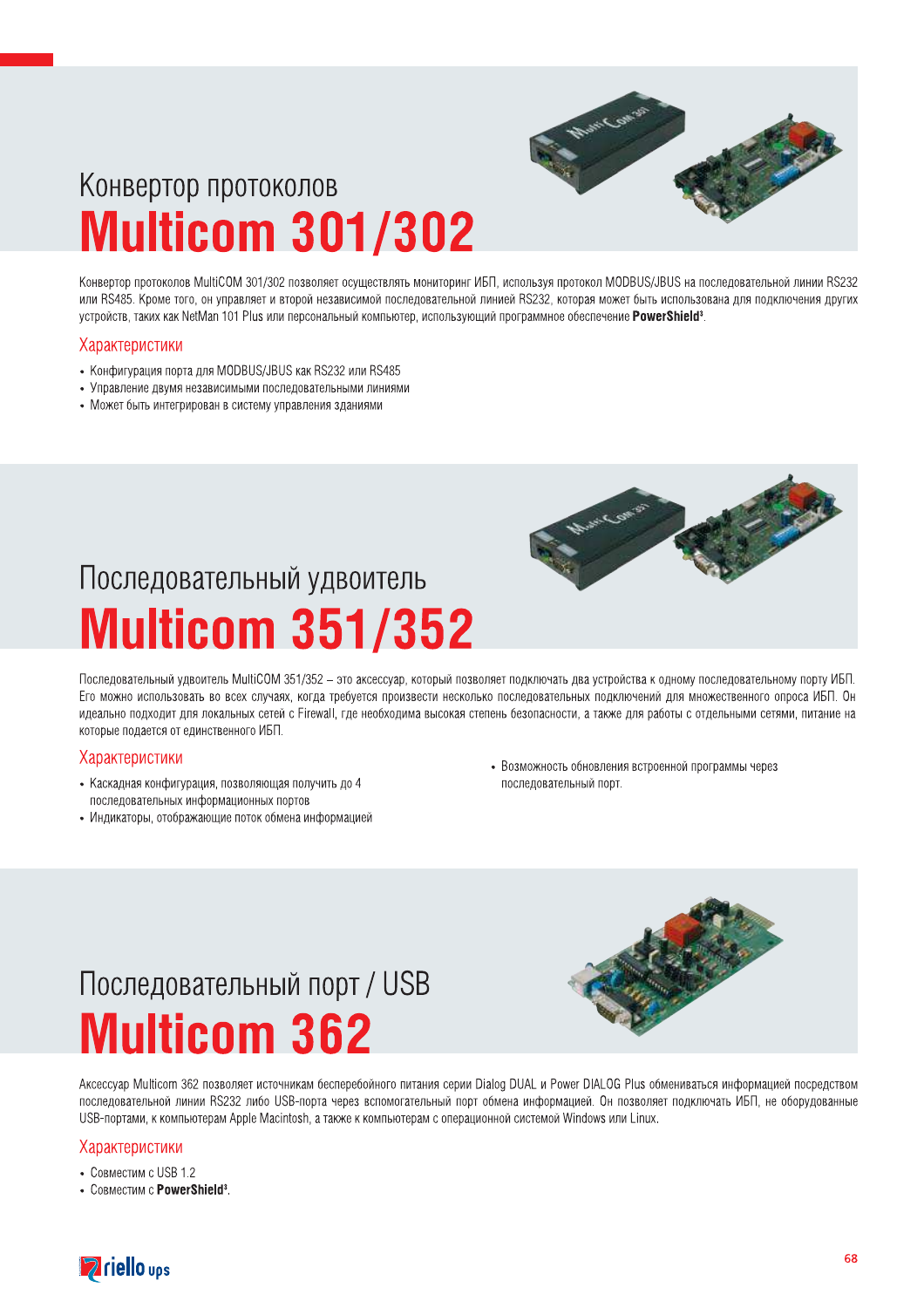

### Последовательный порт / ESD **Multicom 372**

Аксессуар Multicom 372 позволяет получить на ИБП дополнительный порт обмена информацией в целях контроля и наблюдения за ИБП через последовательную линию RS232. Данная плата поставляется также с ESD-входом (для выключения ИБП в экстренных ситуациях) и с RSD-входом (для удаленного выключения), при этом оба размещаются на выдвижном клеммнике и подключаются непосредственно к кнопкам аварийного выключения и т.п.

### Характеристики

- Управление ESD-входом и выключение ИБП
- Возможность подачи питания 12 В до 80 мА.



### Плата с контактами / ESD **Multicom 382**

Aксессуар Multicom 382, разработанный для ИБП серии DIALOG Dual и Power DIALOG Plus, имеет серию релейных контактов для управления состоянием и сигналами тревоги ИБП. Данная плата снабжена двумя выдвижными клеммниками. На одном из них размещается сигнализация ESD (выключение ИБП в экстренных ситуациях) и сигнализация RSD (удаленное выключение). Кроме того, эта плата дает возможность выводить сигнализацию «Батарея работает», «Байпас», «Сигнал тревоги» и «Батарея разряжена» на переключаемые или нормально разомкнутые сухие контакты.

### Характеристики

- максимальный ток: 3 А при 250 В $\sim$
- возможность сконфигурировать вывод сигнализации на контакты.

### Конвертор протокола и контакты **Multi I/O**



Полностью конфигурируемое устройство Multi I/O интегрирует ИБП в систему контроля посредством входных и выходных релейных сигналов. Оно позволяет подключать два устройства к одному порту последовательной связи ИБП.

Multi I/О может быть использовано во всех случаях, когда есть реальная необходимость создания нескольких последовательных линий для расширенной диагностики ИБП. Кроме того, данное устройство может быть использовано на линиях RS485 с протоколом MODBUS/JBUS.

- 8 аналоговых/цифровых входов
- 8 релейных выходов (ЗА, 250 В~), конфигурируемых с учетом состояний входов и ИБП
- Возможность обмена информацией с ИБП через RS232
- Возможность контроля двух независимых последовательных линий RS232/RS485 в целях мониторинга ИБП и его состояния при помощи протокола MODBUS/JBUS
- Возможность обновления встроенной программы через последовательный порт.

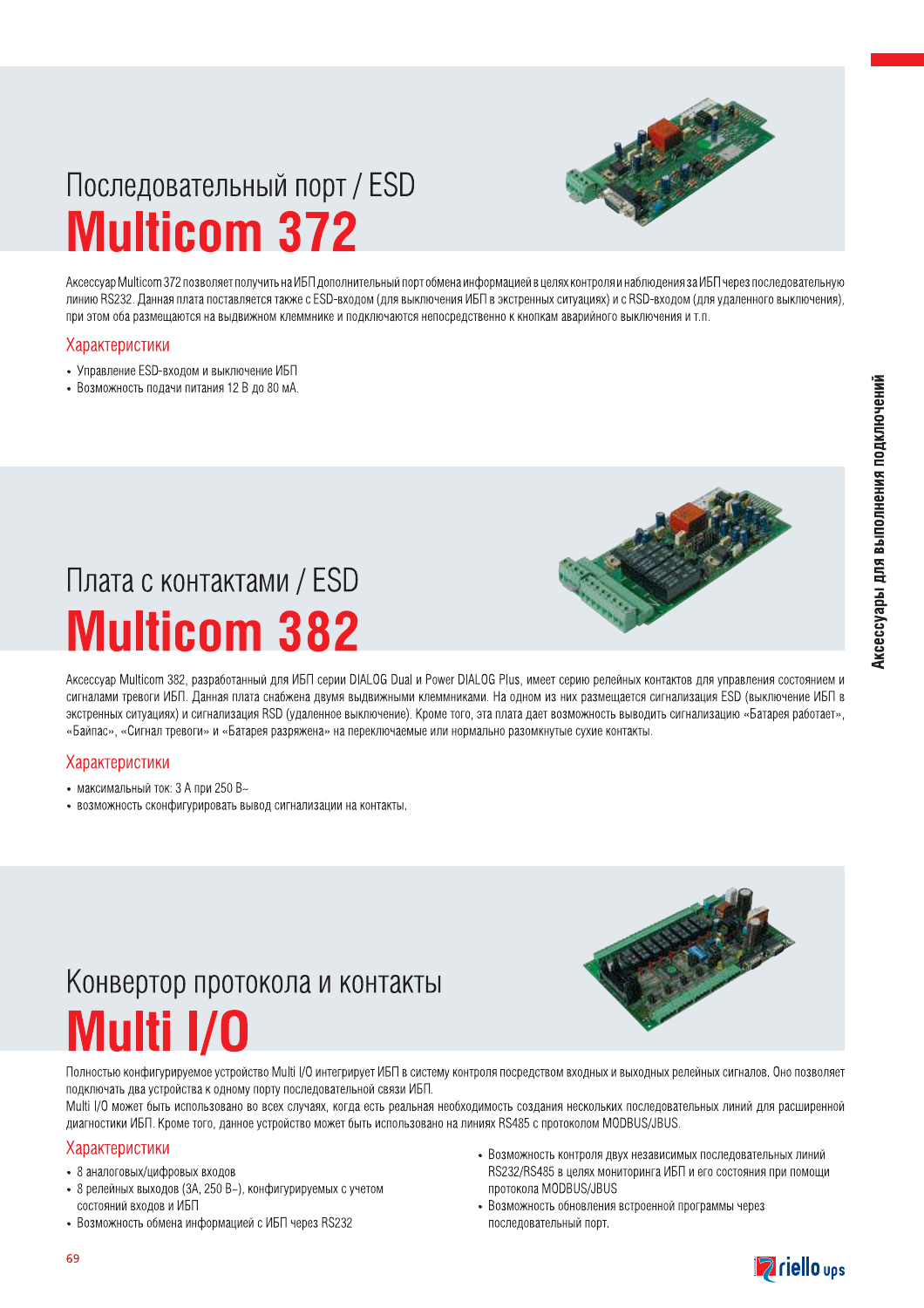### Последовательный конвертор USB **USB Конвертор**

RS232-USB конвертор позволяет ИБП без USB-порта обмениваться информацией с персональным компьютером Apple Macintosh или с компьютером. имеющим операционную систему Windows или Linux. Программное обеспечение для обмена информацией PowerShield<sup>3</sup> поддерживает соединение через USB-порт без установки дополнительных драйверов.

### Характеристики

- Совместим с USB 1.2
- Совместим с PowerShield<sup>3</sup>



Multifunction I/O - это аксессуар линейки Dialog Plus, который дает возможность выводить на сухие контакты сигнализацию о рабочем состоянии батарей, байпаса, сигналы тревоги и сигнал о разряде батарей (при максимальном токе 8 А / 250 В). Кроме того, данный аксессуар снабжен входом, используемым для функций «remote on», «remote off» и «remote on/off», которые конфигурируются при помощи программного обеспечения UPSTools (версия 1.3.3 или более поздние). Данные функции предусмотрены для ИБП с версией встроенной программы SWM020-01-16 или более поздней.

### Характеристики

- Максимальный ток 8 А при 250 В $\sim$
- Возможность сконфигурировать вывод сигнализации на контакты
- Последовательный порт для подключения к персональному компьютеру.

### Конвертор протокола **Multicom 401**



Profibus Multicom 401 - это аксессуар, позволяющий подключать ИБП к сети Profibus DP. Данное устройство позволяет сосредоточить управление и мониторинг ИБП в рамках единой системы контроля, беря за основу одну из наиболее распространенных шин в области промышленной связи между системами контроля/автоматики и обмена данными.

- Протокол PROFIBUS DP-V1
- Конфигурируемые адреса: от 0 до 99
- Формат данных: Profidrive V2 PP05
- Конфигурируемая скорость передачи данных от 9,6 кБит/с до 12 МБит/с
- Светодиод индикации потока информации

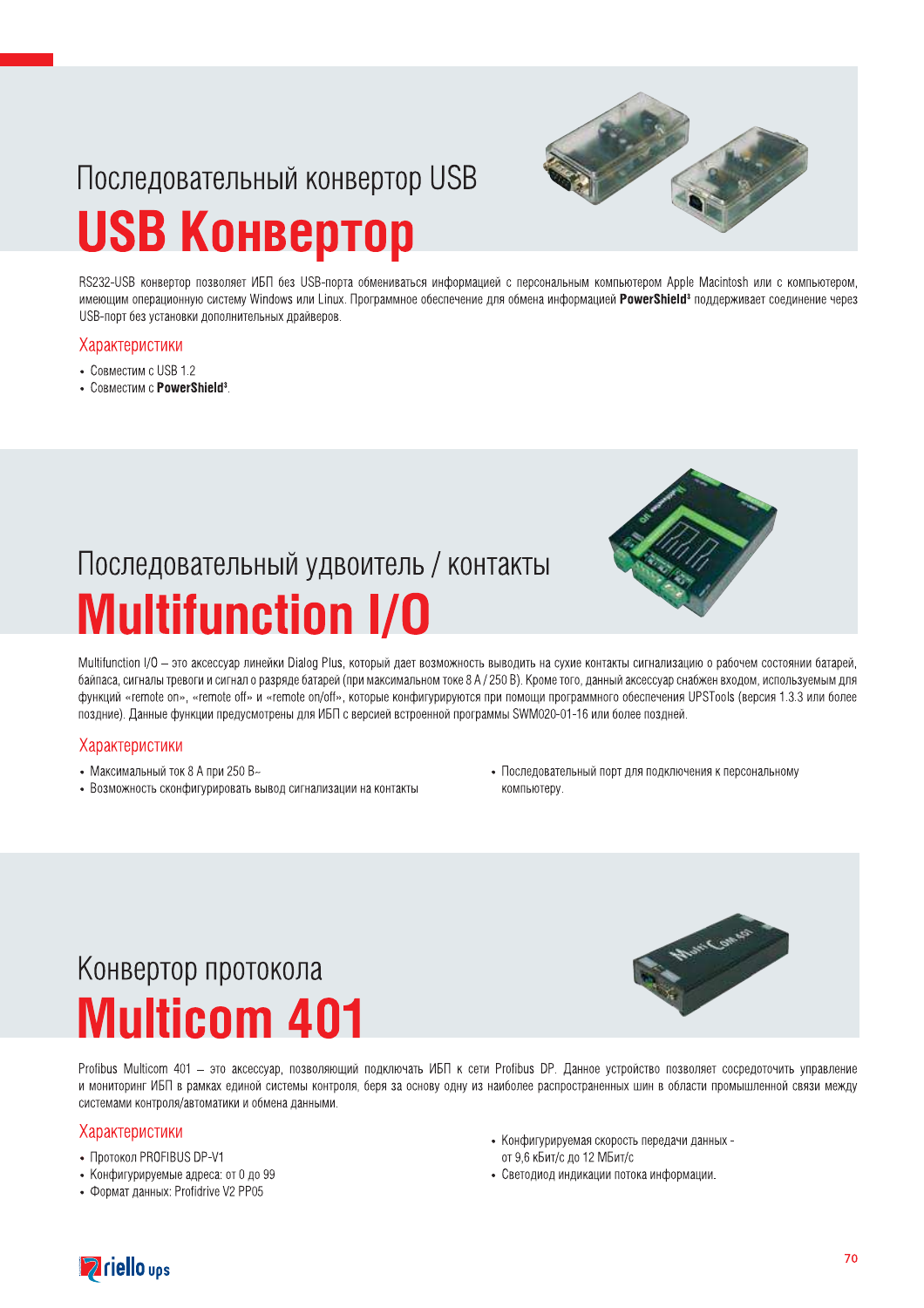### Комплект обмена информацией Комплект для AS400 и i-Series

В связи с тем, что системы IBM AS/400 работают с одноуровневой памятью, для них практически обязательным является подключение к ИБП, поскольку в противном случае любое падение напряжения во внешней сети может привести к аномальному закрытию программ и к длительному периоду восстановления, не говоря уже о возможном выходе из строя аппаратного обеспечения, вызванном наличием даже самых обычных помех в сигнале электропитания. Комплект для подключения к системам AS/400 позволяет корректно закрывать операционную систему OS/400 в случае отключения электропитания.

#### Характеристики

- Совместим со всеми системами AS/400 и i-Series
- Поддерживает все ИБП Riello UPS.



# **Multi Panel**

Multi Panel представляет собой удаленную панель, которая позволяет осуществлять дистанционный мониторинг ИБП и получать в режиме реального времени общую картину его работы. При помощи этого приспособления можно контролировать электрические параметры сети, состояние выхода, батареи и в целом состояние ИБП. Графический дисплей с высоким разрешением поддерживает 7 языков: английский, итальянский, немецкий, французский, испанский, русский и китайский.

Multi Panel оснащена 3 независимыми последовательными портами, один их которых позволяет производить мониторинг ИБП посредством протокола MODBUS/JBUS через последовательную линию RS485 или RS232. Две другие независимые последовательные линии позволяют подключать другие устройства, такие как NetMan 101 Plus или персональный компьютер, использующий программное обеспечение PowerShield3.

- ЖК-дисплей с высоким разрешением и с графическими функциями
- Использование трех независимых последовательных линий
- Конфигурация порта для MODBUS/JBUS как RS232 или RS485
- Возможность интеграции в систему управления зданиями
- Возможность обновления встроенной программы через последовательный порт.

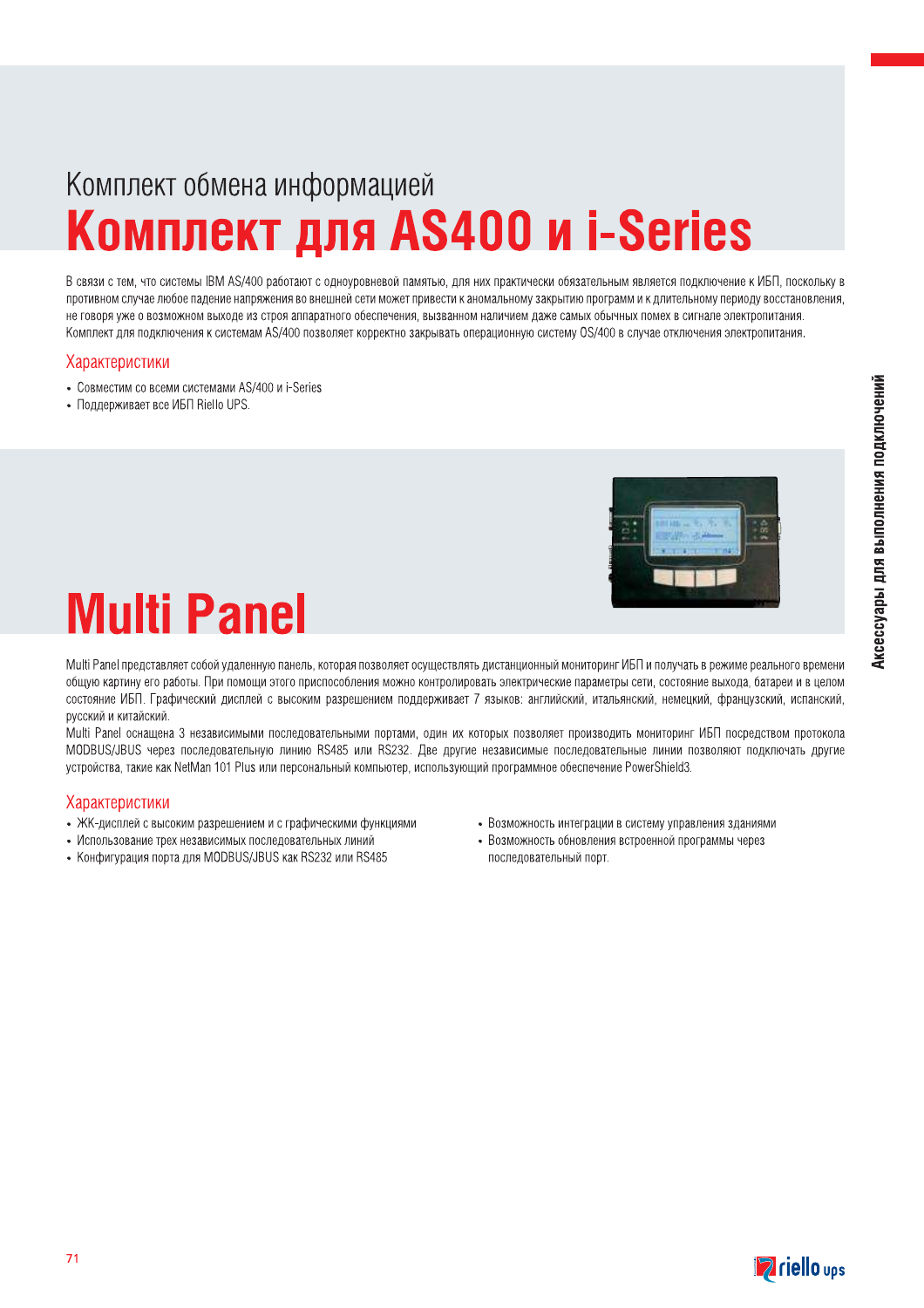# Таблица совместимости

|                          |              |                | Стандартный комплект |                             |                       |                          |                 |                 |              |              |              |              |              |              |              |           |                   |              |                     |               |                                                    |             |
|--------------------------|--------------|----------------|----------------------|-----------------------------|-----------------------|--------------------------|-----------------|-----------------|--------------|--------------|--------------|--------------|--------------|--------------|--------------|-----------|-------------------|--------------|---------------------|---------------|----------------------------------------------------|-------------|
|                          | USB-nopT     | RS232-nopT     | $C$ лот              | <b>UPS Modem Management</b> | Microsoft Plug & Play | PowerShield <sup>3</sup> | Netman 101 plus | NetMan 102 plus | MultiCOM 351 | MultiCOM 352 | MultiCOM 301 | MultiCOM 302 | MultiCOM 362 | MultiCOM 372 | MultiCOM 382 | Multi I/O | Multifunction I/O | MultiCOM 401 | Комплект для AS/400 | PowerNetGuard | Техническая поддержка на расстоянии (TeleNetGuard) | Multi Panel |
| <b>PLUG DIALOG</b>       | $\mathbf{1}$ |                |                      |                             |                       | $\bullet$                |                 |                 |              |              |              |              |              |              |              |           |                   |              |                     |               |                                                    |             |
| <b>IDIALOG</b>           |              |                |                      |                             |                       |                          | $\bullet$       |                 |              |              |              |              |              |              |              |           |                   |              |                     |               |                                                    |             |
| <b>IDIALOG PLUS</b>      | $\mathbf{1}$ |                |                      |                             |                       | $\bullet$                |                 |                 |              |              |              |              |              |              |              |           |                   |              |                     |               |                                                    |             |
| <b>WIN DIALOG PLUS</b>   |              | $\mathbf{1}$   |                      |                             | $\bullet$             | $\bullet$                | $\bullet$       |                 | $\bullet$    |              | $\bullet$    |              |              |              |              | $\bullet$ |                   | $\bullet$    | $\bullet$           | $\bullet$     |                                                    | $\bullet$   |
| <b>NET DIALOG</b>        |              | $\mathbf{1}$   |                      |                             | $\bullet$             | $\bullet$                |                 | $\bullet$       | $\bullet$    |              | $\bullet$    |              |              |              |              | $\bullet$ |                   | $\bullet$    | $\bullet$           | ٠             |                                                    | $\bullet$   |
| <b>DIALOG VISION</b>     | 1            | 1              | $\mathbf{1}$         |                             | $\bullet$             | $\bullet$                |                 | $\bullet$       | $\bullet$    | $\bullet$    | ٠            | $\bullet$    | ٠            | $\bullet$    | $\bullet$    | $\bullet$ |                   | $\bullet$    | $\bullet$           | $\bullet$     |                                                    | $\bullet$   |
| <b>DIALOG PLUS</b>       |              | $\mathbf{1}$   | 1                    |                             | $\bullet$             | $\bullet$                | ٠               | $\bullet$       | ٠            | $\bullet$    | ٠            | $\bullet$    |              |              |              | $\bullet$ | $\bullet$         | $\bullet$    | $\bullet$           | $\bullet$     |                                                    | ٠           |
| <b>DIALOG PLUS RACK</b>  |              | $\mathbf{1}$   | 1                    |                             | $\bullet$             | $\bullet$                |                 | $\bullet$       | $\bullet$    | $\bullet$    | ٠            | $\bullet$    |              |              |              | $\bullet$ | $\bullet$         | $\bullet$    | $\bullet$           | $\bullet$     |                                                    | $\bullet$   |
| <b>DIALOG DUAL</b>       | 1            | $\mathbf{1}$   | $\mathbf{1}$         | $\bullet$                   | $\bullet$             | $\bullet$                | $\bullet$       | $\bullet$       | $\bullet$    | $\bullet$    | $\bullet$    | $\bullet$    | $\bullet$    | $\bullet$    | $\bullet$    | $\bullet$ |                   | $\bullet$    | $\bullet$           | $\bullet$     | $\bullet$                                          | $\bullet$   |
| <b>POWER DIALOG 3</b>    | $\mathbf{1}$ | $\mathbf{1}$   | 1                    | $\bullet$                   | $\bullet$             | $\bullet$                | ٠               | ٠               | ٠            | $\bullet$    | $\bullet$    | $\bullet$    | ٠            | $\bullet$    | ٠            | $\bullet$ |                   | $\bullet$    | ٠                   | ٠             | $\bullet$                                          | ٠           |
| <b>MULTI DIALOG</b>      |              | $\mathbf{2}$   | $\mathbf{1}$         | $\bullet$                   |                       | $\bullet$                | ٠               | ٠               | ٠            | $\bullet$    | ٠            | $\bullet$    |              |              |              | $\bullet$ |                   | $\bullet$    | $\bullet$           | ٠             | ٠                                                  | $\bullet$   |
| <b>MULTI PLUS</b>        | $\mathbf{1}$ | $\mathbf{1}$   | 3                    | $\bullet$                   |                       | $\bullet$                | $\bullet$       | $\bullet$       | ٠            | $\bullet$    | $\bullet$    | $\bullet$    | $\bullet$    | $\bullet$    | $\bullet$    | $\bullet$ |                   | $\bullet$    | $\bullet$           | ٠             | $\bullet$                                          | ٠           |
| <b>MASTER PLUS / HIP</b> |              | $\overline{c}$ | $\overline{c}$       | $\bullet$                   |                       | ٠                        | ٠               | ٠               | ٠            | ٠            | ٠            | ٠            |              |              |              | $\bullet$ |                   | $\bullet$    | ٠                   | ٠             | ٠                                                  | $\bullet$   |
| <b>MASTER DIALOG</b>     |              | $\overline{1}$ |                      | ٠                           |                       | $\bullet$                | ٠               |                 |              |              | ٠            |              |              |              |              | ٠         |                   | ٠            |                     |               |                                                    | ٠           |